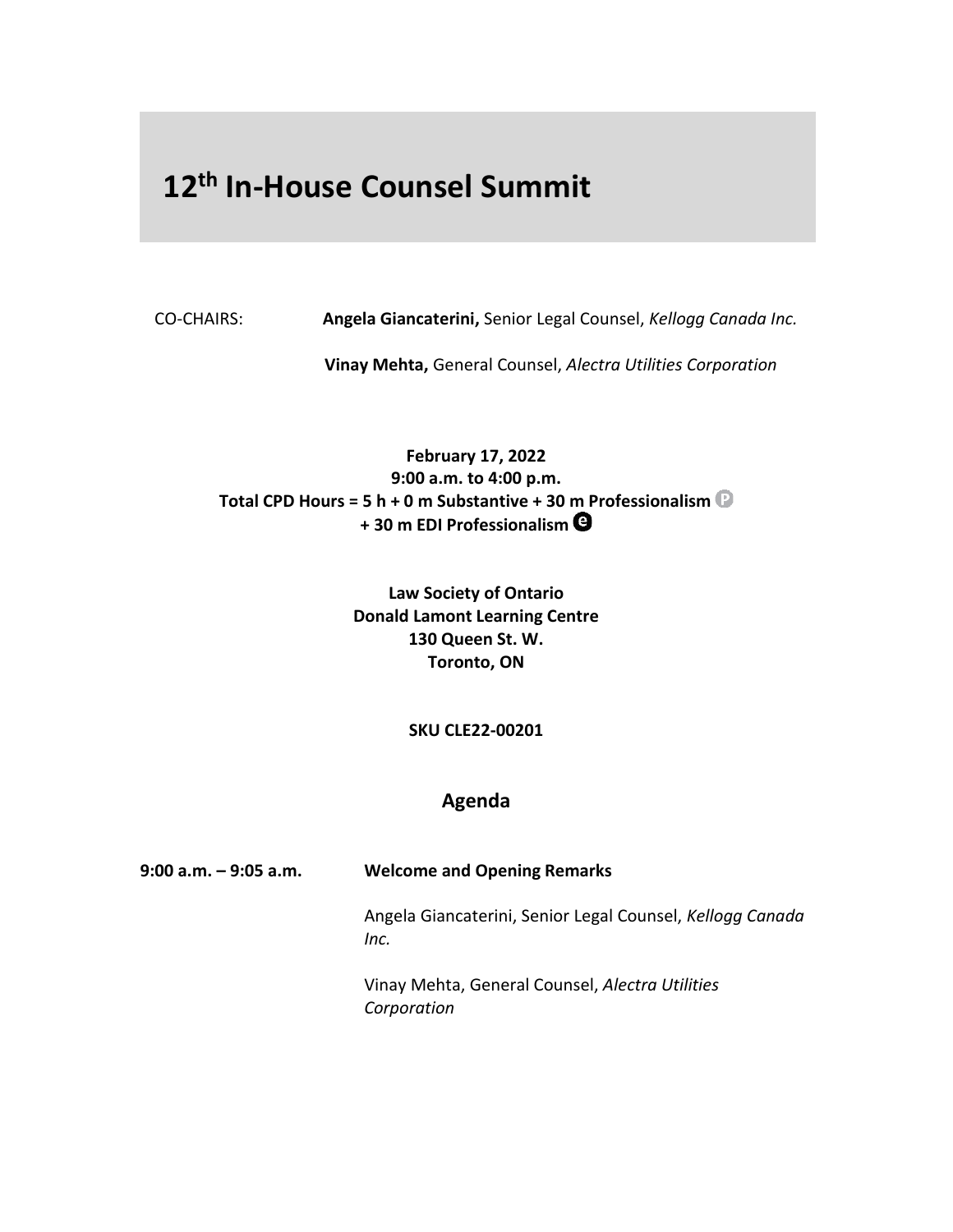| $9:05$ a.m. $-9:40$ a.m.  | What We've Learned from the Pandemic: Lessons<br><b>In-House Counsel Can Apply Going Forward</b>                |
|---------------------------|-----------------------------------------------------------------------------------------------------------------|
|                           | George Ellinidis, Vice-President, and General Counsel-<br>Canada & International, Smucker Foods of Canada Corp. |
|                           | Angelina Mason, General Counsel & Vice-President, Legal,<br><b>Canadian Bankers Association</b>                 |
| $9:40$ a.m. $-10:10$ a.m. | <b>Update on Privacy Law: Recent Developments in the</b><br><b>Canadian Privacy Landscape</b>                   |
|                           | Jasmine Samra, Gowling WLG (Canada) LLP                                                                         |
|                           | Tara Sastri, Vice-President & Associate General Counsel,<br>Ombudsman and Privacy, CIBC                         |
| 10:10 $a.m. - 10:40 a.m.$ | What You Need to Know When Using Social Media<br><b>Influencers in Advertising</b>                              |
|                           | René Bissonnette, Gowling WLG (Canada) LLP                                                                      |
|                           | Marisa Muchnik, General Counsel, Canada, Ferrero Canada<br>Ltd.                                                 |
| 10:40 a.m. $-$ 10:50 a.m. | <b>Question and Answer Session</b>                                                                              |
| 10:50 a.m. $-$ 11:05 a.m. | <b>Break</b>                                                                                                    |
| 11:05 a.m. $-$ 11:35 a.m. | Privilege and the In-House Lawyer (30 m $\mathbb{D}$ )                                                          |
|                           | Erin Eizenman, General Counsel, MaRS Discovery District                                                         |
|                           | Darlene Tonelli, Inter Alia Law                                                                                 |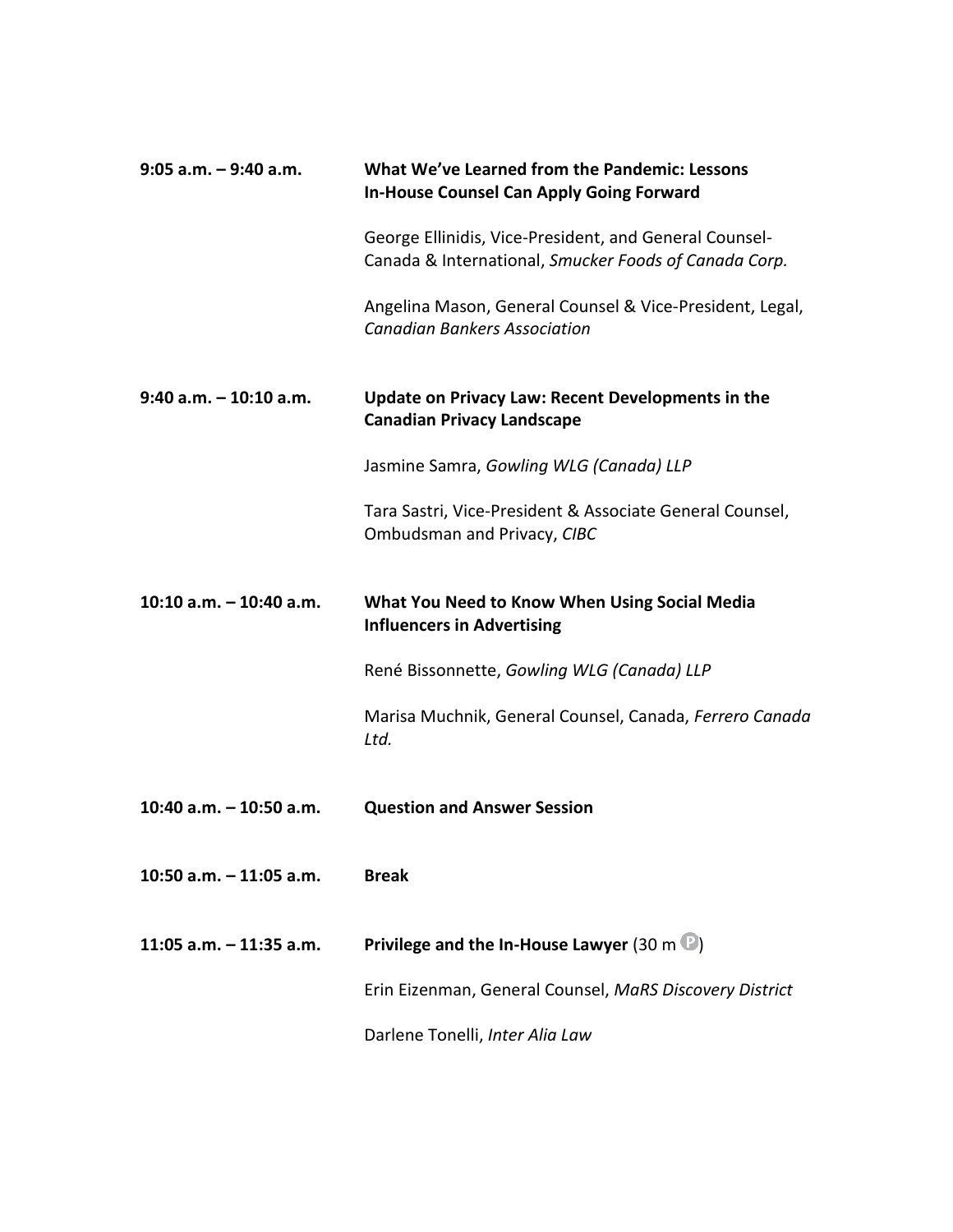| 11:35 a.m. $-$ 11:55 p.m. | Key Legal Developments and Their Impact for In-House<br><b>Counsel: The Year in Review</b>                                                                                         |
|---------------------------|------------------------------------------------------------------------------------------------------------------------------------------------------------------------------------|
|                           | Caitlin Russell, Cassels, Brock & Blackwell LLP                                                                                                                                    |
|                           | Luke Woolford, Cassels, Brock & Blackwell LLP                                                                                                                                      |
| 11:55 a.m. $-$ 12:00 p.m. | <b>Question and Answer Session</b>                                                                                                                                                 |
| 12:00 p.m. $-$ 1:00 p.m.  | <b>Lunch on Your Own</b>                                                                                                                                                           |
| 1:00 p.m. $-$ 1:30 p.m.   | IDEA (inclusion, diversity, equity, and accessibility)<br><b>Education as the Foundation for Building Workplaces of</b><br>the Future (30 m EDI Professionalism $\mathbf \Theta$ ) |
|                           | Adrian Ishak, Director, Senior Corporate Counsel-Global<br>Labour & Employment, Salesforce.com                                                                                     |
|                           | Irfan Kara, Torys LLP                                                                                                                                                              |
| 1:30 p.m. $-$ 2:10 p.m.   | <b>Workers' Rights Beyond COVID</b>                                                                                                                                                |
|                           | Neena Gupta, Gowling WLG (Canada) LLP                                                                                                                                              |
|                           | Avneet Jaswal, Fasken Martineau DuMoulin LLP                                                                                                                                       |
|                           | Blake Moran, Associate General Counsel, Gordon Food<br>Services Canada Ltd.                                                                                                        |
| $2:10$ p.m. $-2:30$ p.m.  | Latest Litigation Issues (Including How Zoom Court is<br>Changing how Justice is Served, how has/will the Court<br><b>Process Change after COVID?)</b>                             |
|                           | Yael Bienenstock, Torys LLP                                                                                                                                                        |
|                           | Christopher Martyr, Dutton Brock LLP                                                                                                                                               |